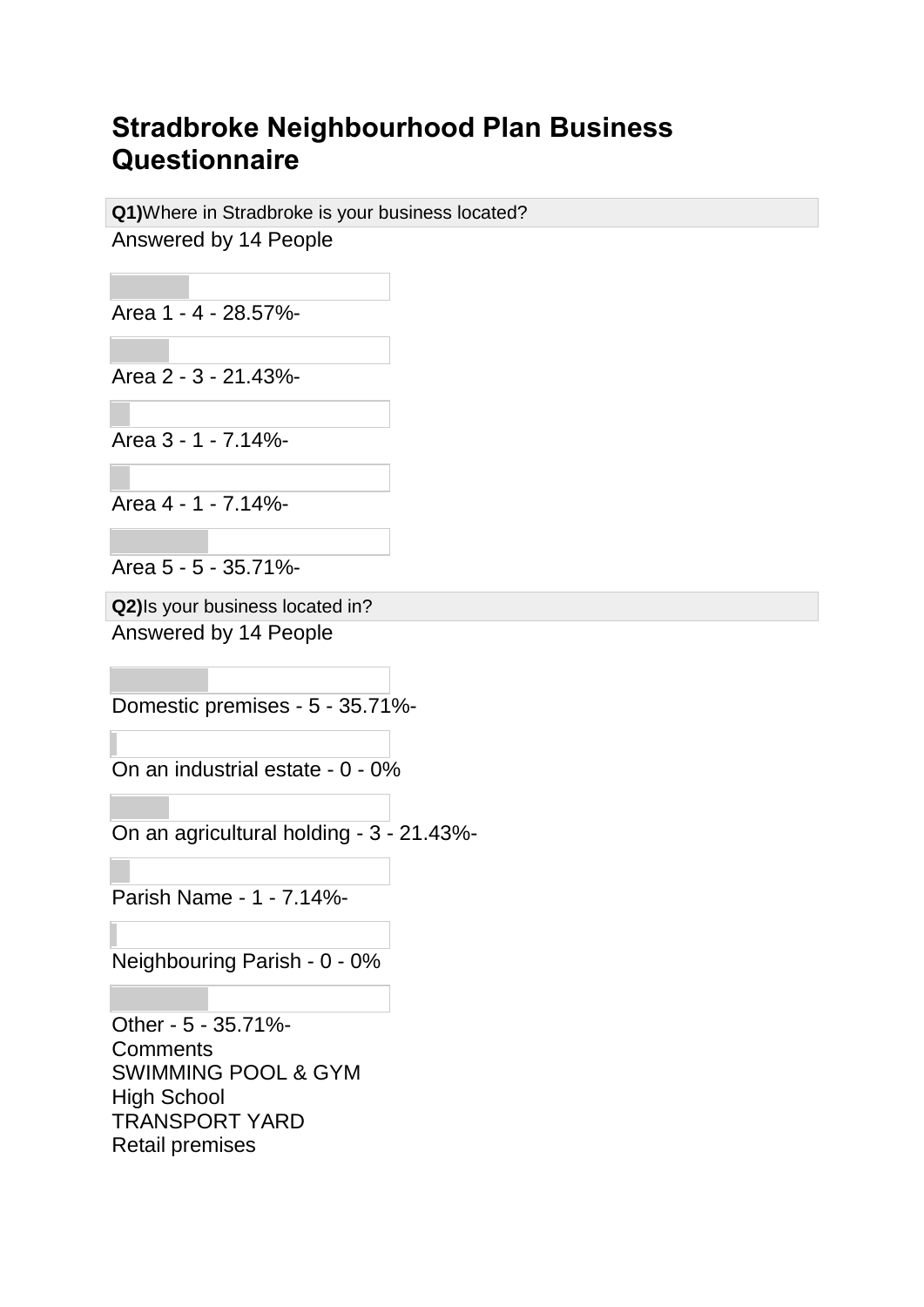**Q3)**Into which category does your business fall? Answered by 14 People

Agriculture/Horticulture - 1 - 7.14%-

Food Processing - 0 - 0%

Retail - 1 - 7.14%-

Construction - 2 - 14.29%-

Finance/Professional Services - 1 - 7.14%-

Manufacturing - 0 - 0%

Transport - 2 - 14.29%-

Tourism eg. hotels, catering, B & B, pubs - 1 - 7.14%-

Health and Beauty - 3 - 21.43%-

Childcare - 0 - 0%

Other Service - 3 - 21.43%- **Comments** High School library/post office **Healthcare** 

**Q4)**How many people do you employ? Answered by 10 People

Managerial - 9 - 90%

0-5 - 7 - 77.78% -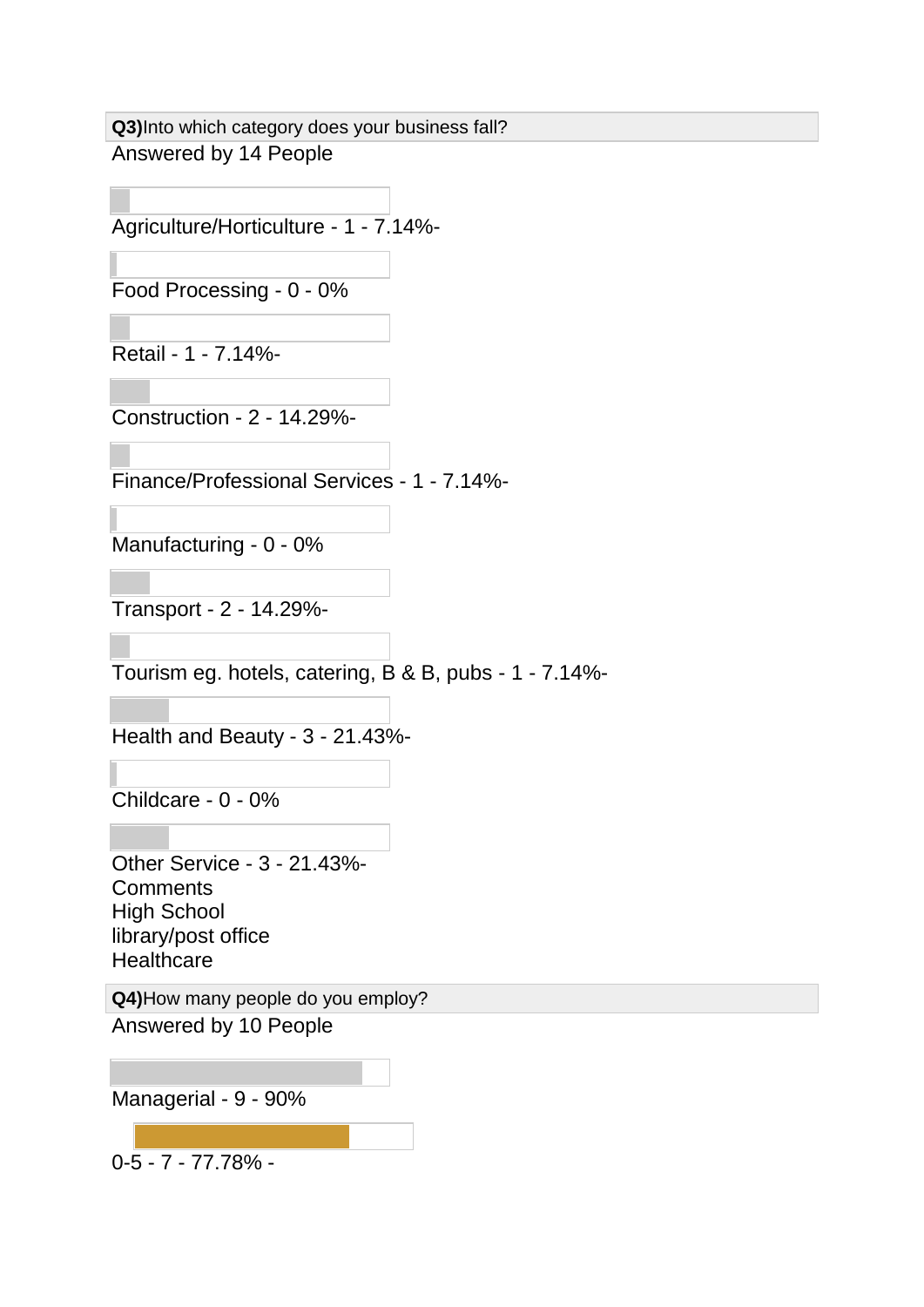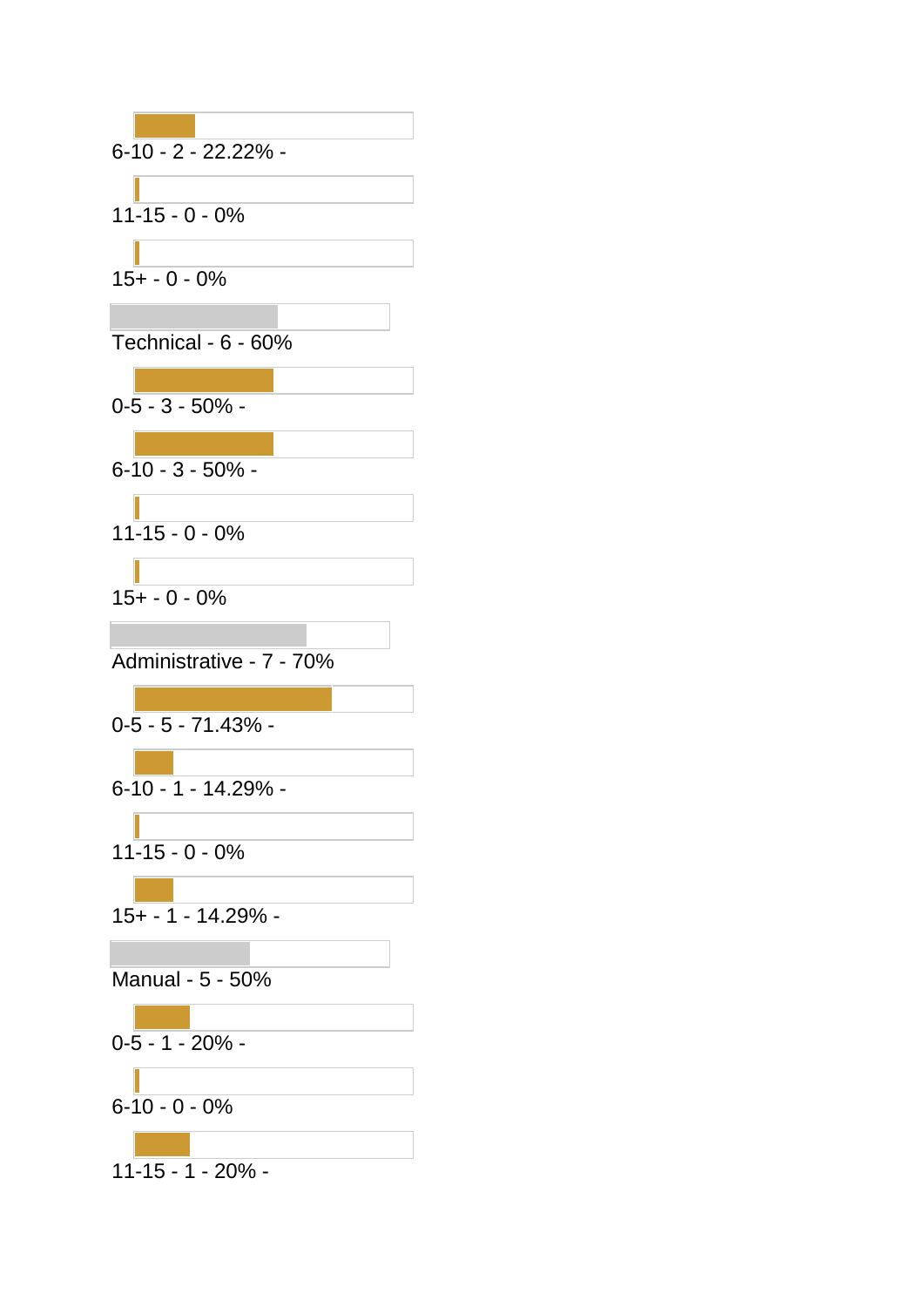15+ - 3 - 60% -

**Q5)**How many of your employees are the following? Answered by 10 People

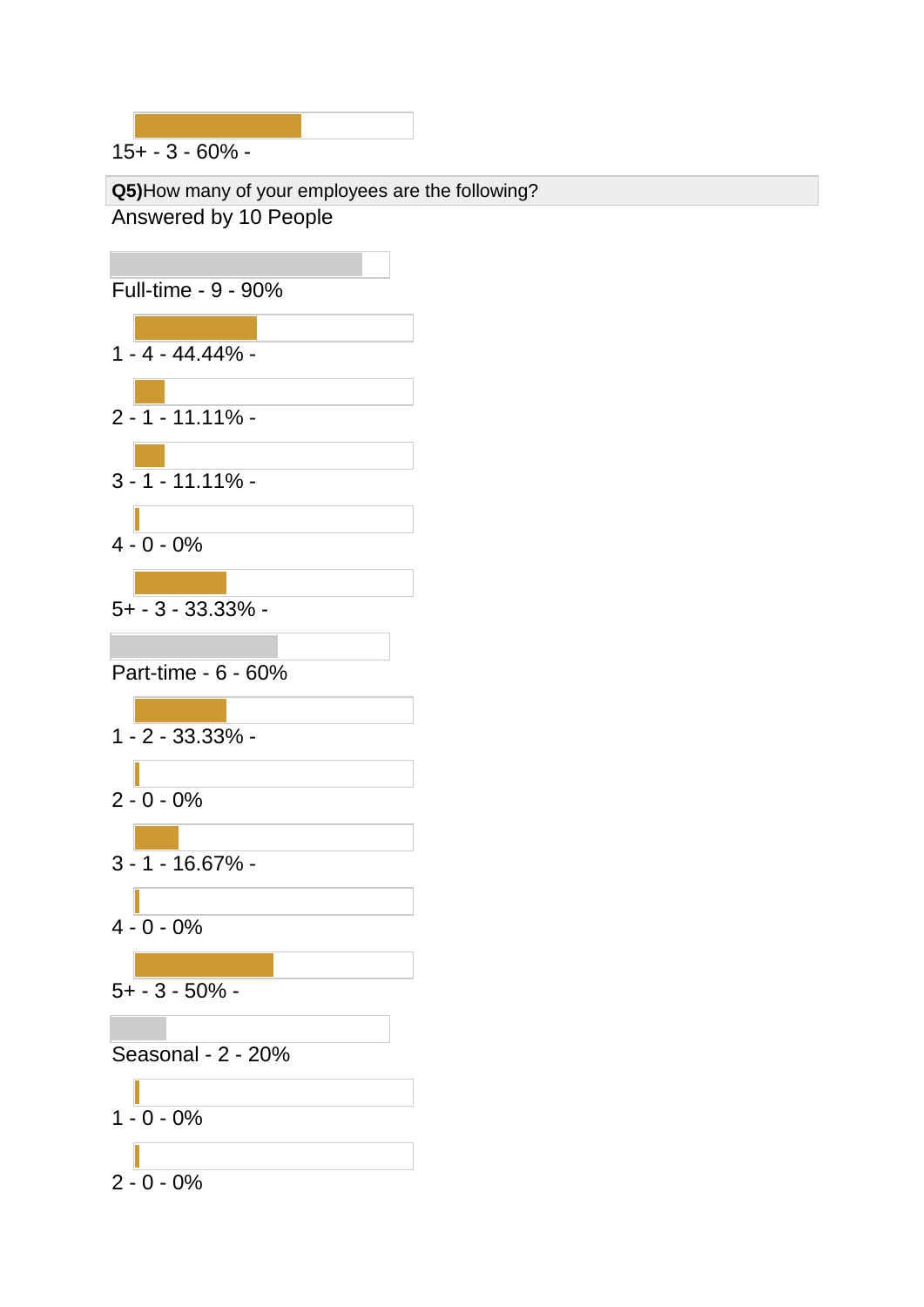

5+ - 2 - 100% -

**Q6)**How many of these employees do you understand to live in Stradbroke? Answered by 10 People

| $0 - 2 - 20%$         |                                                                                |
|-----------------------|--------------------------------------------------------------------------------|
| $1 - 3 - 30\%$        |                                                                                |
| $2 - 1 - 10\%$        |                                                                                |
|                       |                                                                                |
| $3 - 1 - 10\%$        |                                                                                |
| $4 - 1 - 10%$         |                                                                                |
| $5 - 1 - 10\%$        |                                                                                |
| $7 - 1 - 10\%$        |                                                                                |
| Stradbroke?           | Q7) If you would like to expand your business what are the main constraints in |
| Answered by 14 People |                                                                                |

I do not plan to expand my business - 7 - 50%-

Shortage of space on present site - 3 - 21.43%-

Shortage of land or premises for purchase or rent - 1 - 7.14%- **Comments** i WOULD LOVE A STUDIO SPACE TO BE ABLE TO BRING sPIN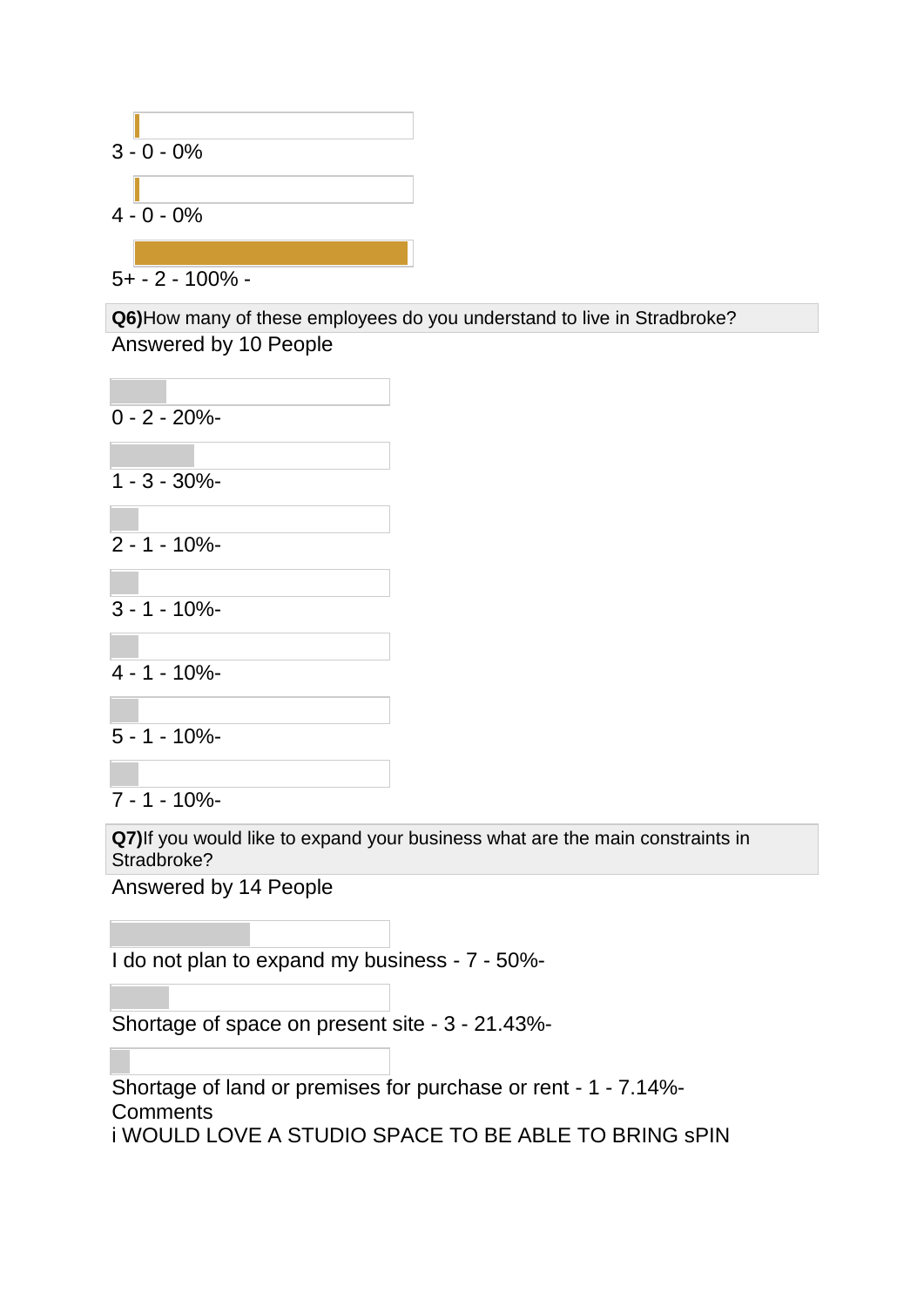## CLASSES TO THE AREA, AS WELL AS DO MY p/t AND OTHER CLASSES

Inability to recruit appropriate staff - 2 - 14.29%- **Comments** Lack of tradesmen

Poor transport - 1 - 7.14%- **Comments** BETTER BUS ROUTES

Poor electronic communications - 2 - 14.29%- **Comments** INTERNET

Limited utilities (please specify) - 0 - 0%

Other (please specify) - 0 - 0%

**Q8)**Do you expect to create job opportunities in the next 5 years?

Answered by 14 People

Yes - 7 - 50%- **Comments** REPLENISH RANKS WHEN COLLEAGUES LEAVE 3-5 LATER THIS YEAR Business is expanding - will be looking for additional construction workers 1 staff member Looking for part time apprentice

No - 7 - 50%-

**Q9)**Do you have a shortage of unskilled employees? Answered by 14 People

Yes (please specify) - 2 - 14.29%-

No - 12 - 85.71%-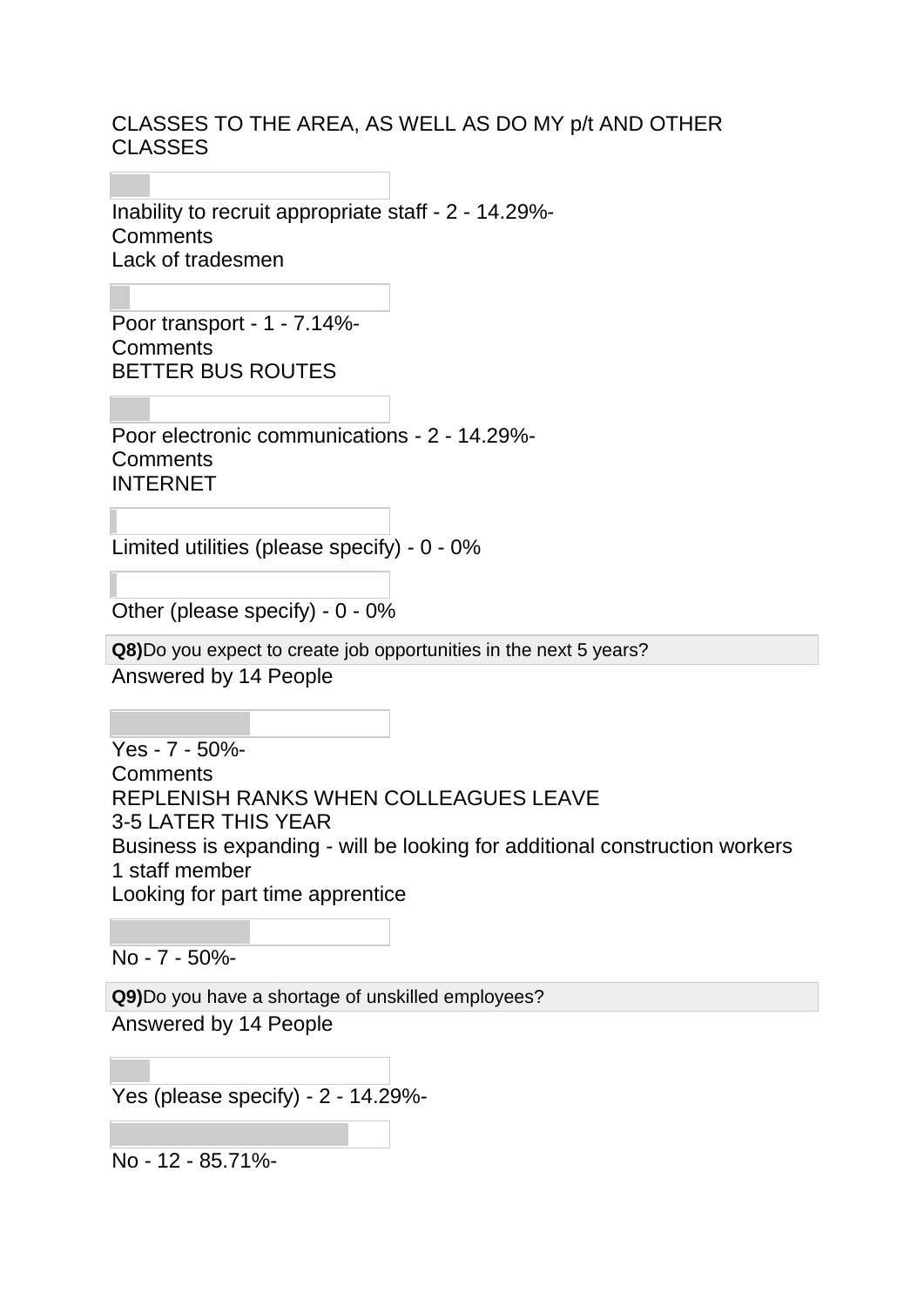**Q10)**Do you have a shortage of skilled employees? Answered by 14 People

Yes (please specify) - 3 - 21.43%-

No - 11 - 78.57%-

**Q11)**How do you advertise your job vacancies and products in Stradbroke? Answered by 11 People

The Village Website - 0 - 0%

The Stradbroke Monthly - 5 - 45.45%-

Word of mouth - 6 - 54.55%-

Notice boards - 2 - 18.18%-

Social Networking - 6 - 54.55%-

Other (please specify) - 4 - 36.36%- **Comments** TRADE MAGAZINES Suffolk Jobs Direct Internally via library website EADP or EDP or NHS Jobs Website

**Q12)**How many vehicle movements to and from your business premises occur each day?

Answered by 14 People

HGVs - 3 - 21.43%

0-19 - 2 - 66.67% -

20-39 - 1 - 33.33% -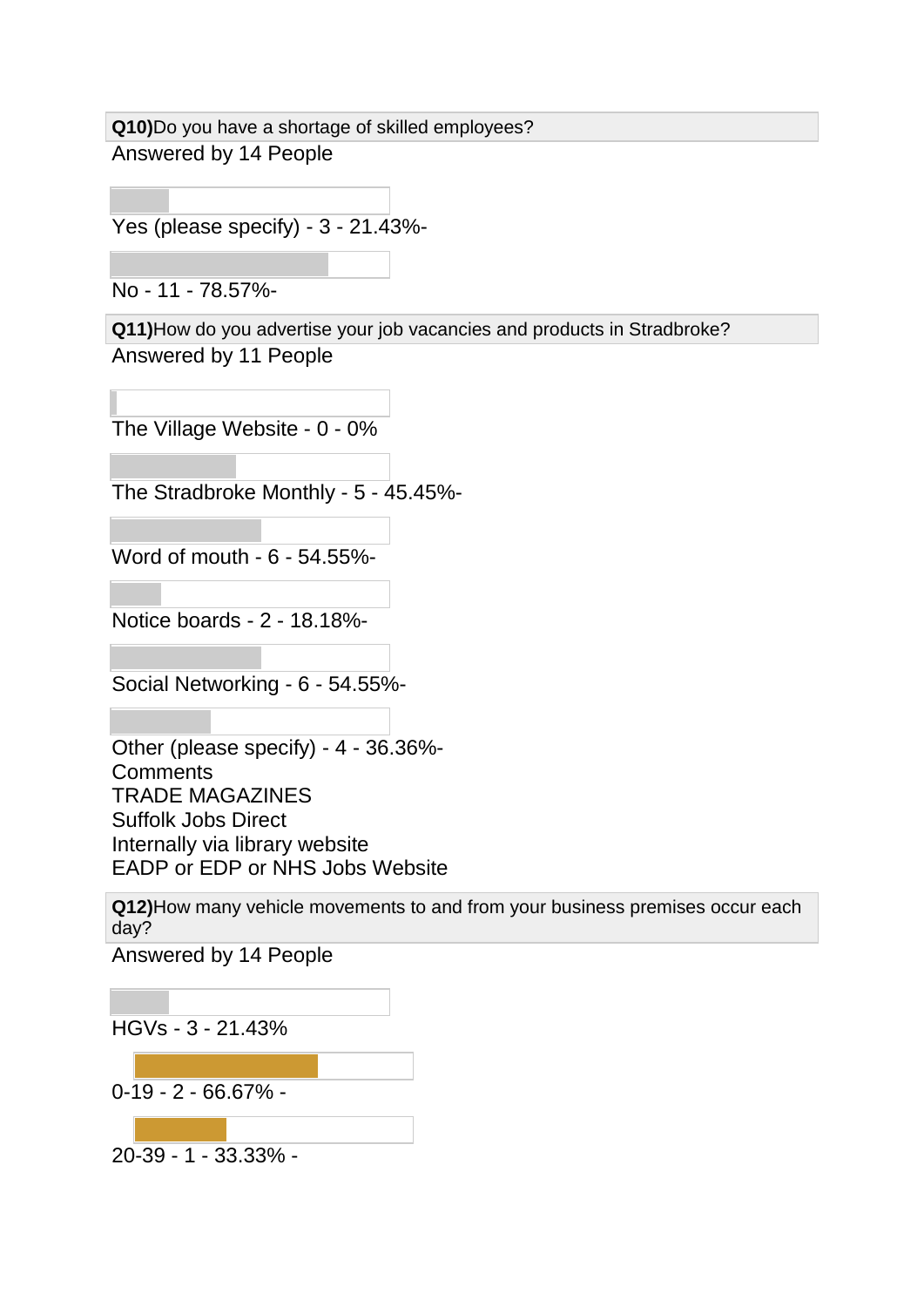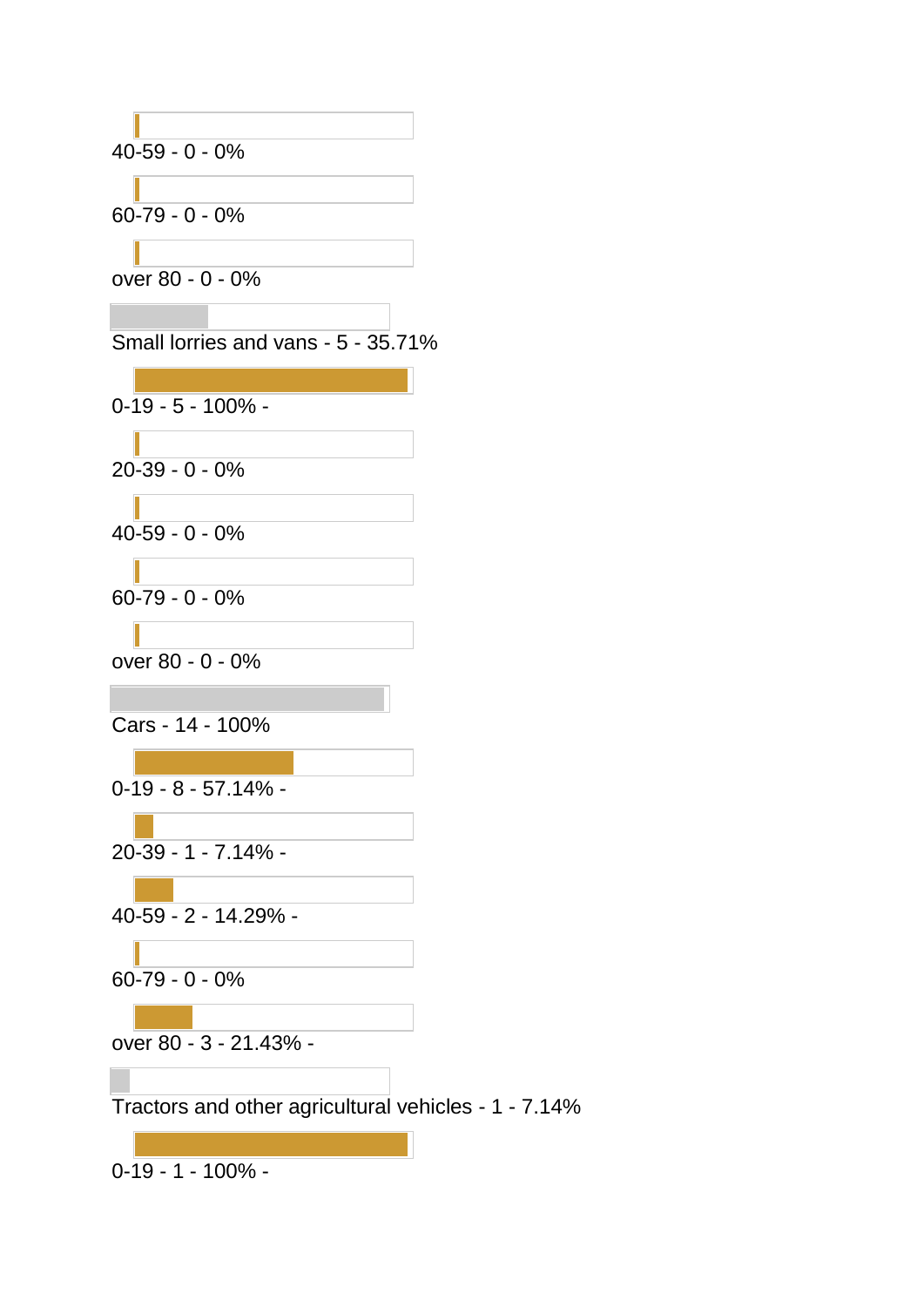

over 80 - 0 - 0%

**Q13)**Are the roads satisfactorily maintained throughout the year for your business needs?

Answered by 14 People

Yes - 9 - 64.29%-

No (please specify where/why not) - 5 - 35.71%- **Comments** GRITTING COULD BE BETTER PLANNED Poor road surface potholes the roads are in a really bad state of repair at the moment, which when your carrying valable equipment to clients homes is not helpful with the amount of sometimes unavoidable pot holes. pot holes

**Q14)**How do you rate the following services?

Answered by 14 People

Mains Water supply - 14 - 100%

very poor - 0 - 0%

poor - 0 - 0%

satisfactory - 3 - 21.43% -

good - 6 - 42.86% -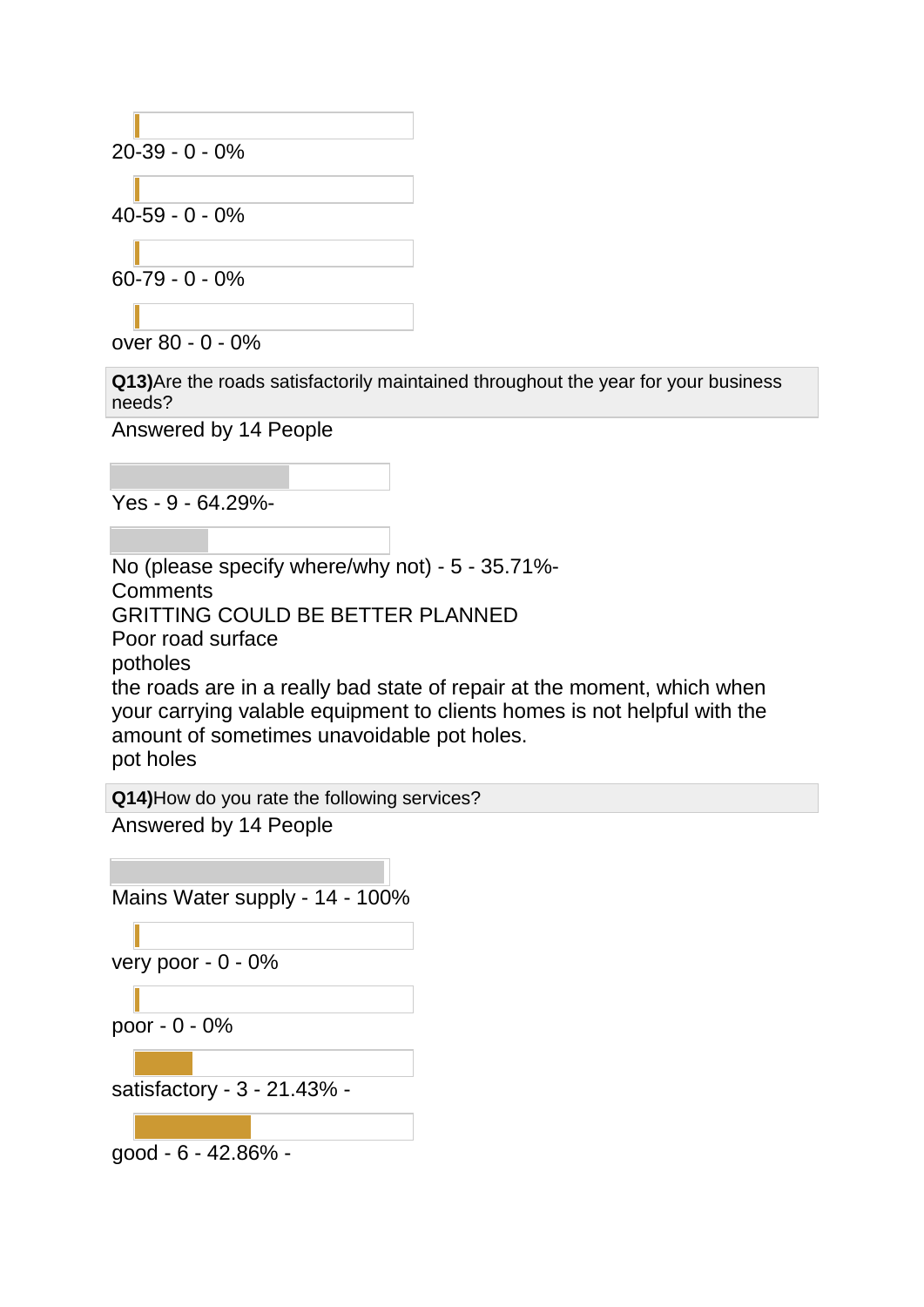| excellent - 5 - 35.71% -        |
|---------------------------------|
|                                 |
| Mains Electricity - 14 - 100%   |
|                                 |
| very poor - 0 - 0%              |
|                                 |
| poor - 1 - 7.14% -              |
|                                 |
| satisfactory - 2 - 14.29% -     |
|                                 |
| good - 8 - 57.14% -             |
|                                 |
| excellent - 3 - 21.43%          |
|                                 |
| Sewerage - 10 - 71.43%          |
|                                 |
| very poor - 0 - 0%              |
|                                 |
| poor - 0 - 0%                   |
|                                 |
| satisfactory - 1 - 10% -        |
| good - 6 - 60% -                |
|                                 |
| excellent - 3 - 30% -           |
|                                 |
| Refuse Collection - 12 - 85.71% |
|                                 |
| very poor - 0 - 0%              |
|                                 |
| poor - 2 - 16.67% -             |
|                                 |
| satisfactory - 2 - 16.67% -     |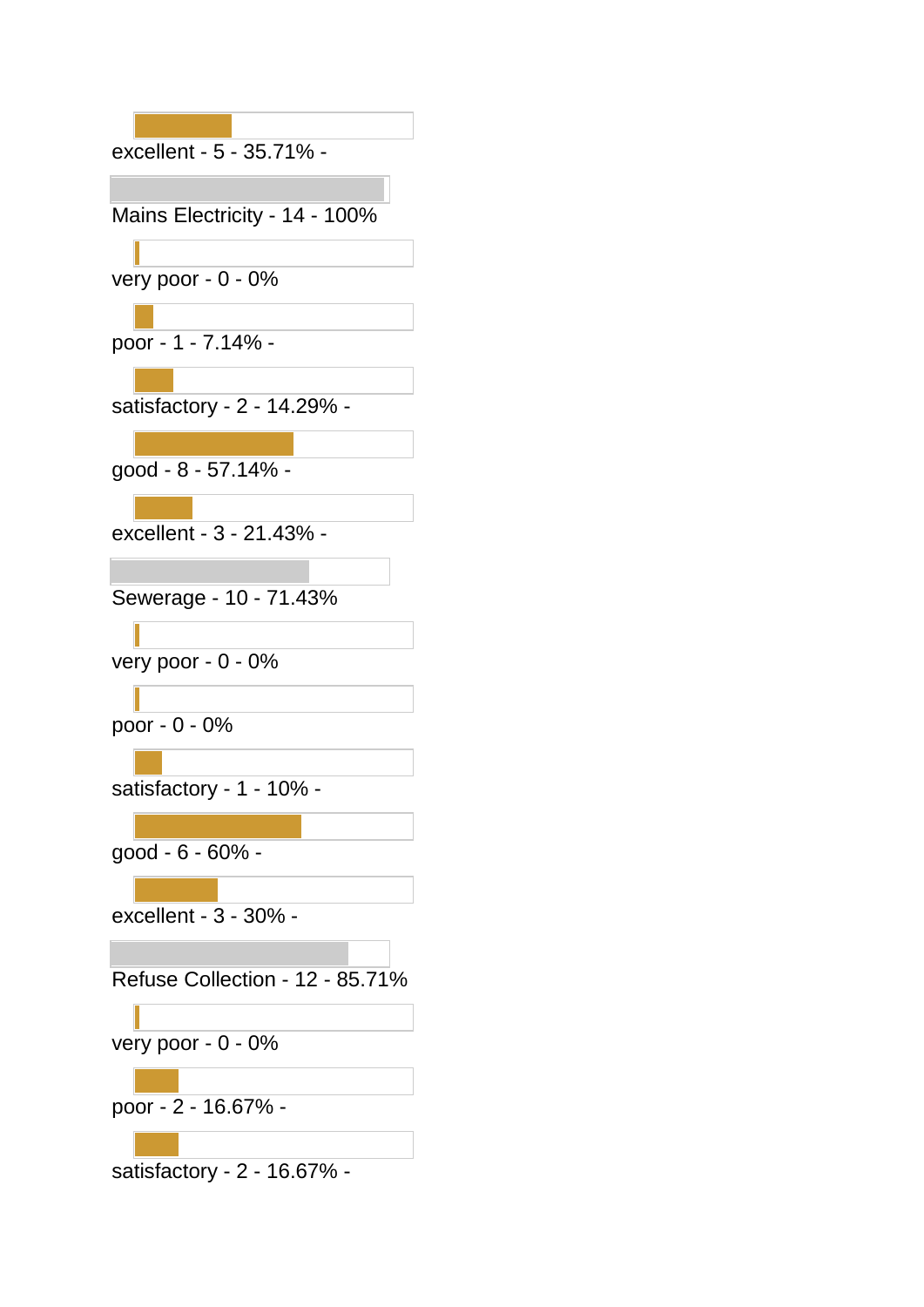| good - 4 - 33.33% -                                                                     |
|-----------------------------------------------------------------------------------------|
|                                                                                         |
| excellent - 4 - 33.33% -                                                                |
|                                                                                         |
| Street Lighting - 8 - 57.14%                                                            |
|                                                                                         |
| very poor - $0 - 0\%$                                                                   |
|                                                                                         |
| poor - 0 - 0%                                                                           |
|                                                                                         |
| satisfactory - 1 - 12.5% -                                                              |
|                                                                                         |
| good - 6 - 75% -                                                                        |
|                                                                                         |
| excellent - 1 - 12.5% -                                                                 |
|                                                                                         |
| Roadside care (Clearing drains/grips in verges/culverts/soakaways etc) -<br>13 - 92.86% |
|                                                                                         |
| very poor - 2 - 15.38% -                                                                |
|                                                                                         |
| poor - 3 - 23.08% -                                                                     |
|                                                                                         |
| satisfactory - 4 - 30.77% -                                                             |
|                                                                                         |
| good - 3 - 23.08% -                                                                     |
|                                                                                         |
| excellent - 1 - 7.69% -                                                                 |
|                                                                                         |
|                                                                                         |
| Street Cleaning - 11 - 78.57%                                                           |
|                                                                                         |
| very poor - 1 - 9.09% -                                                                 |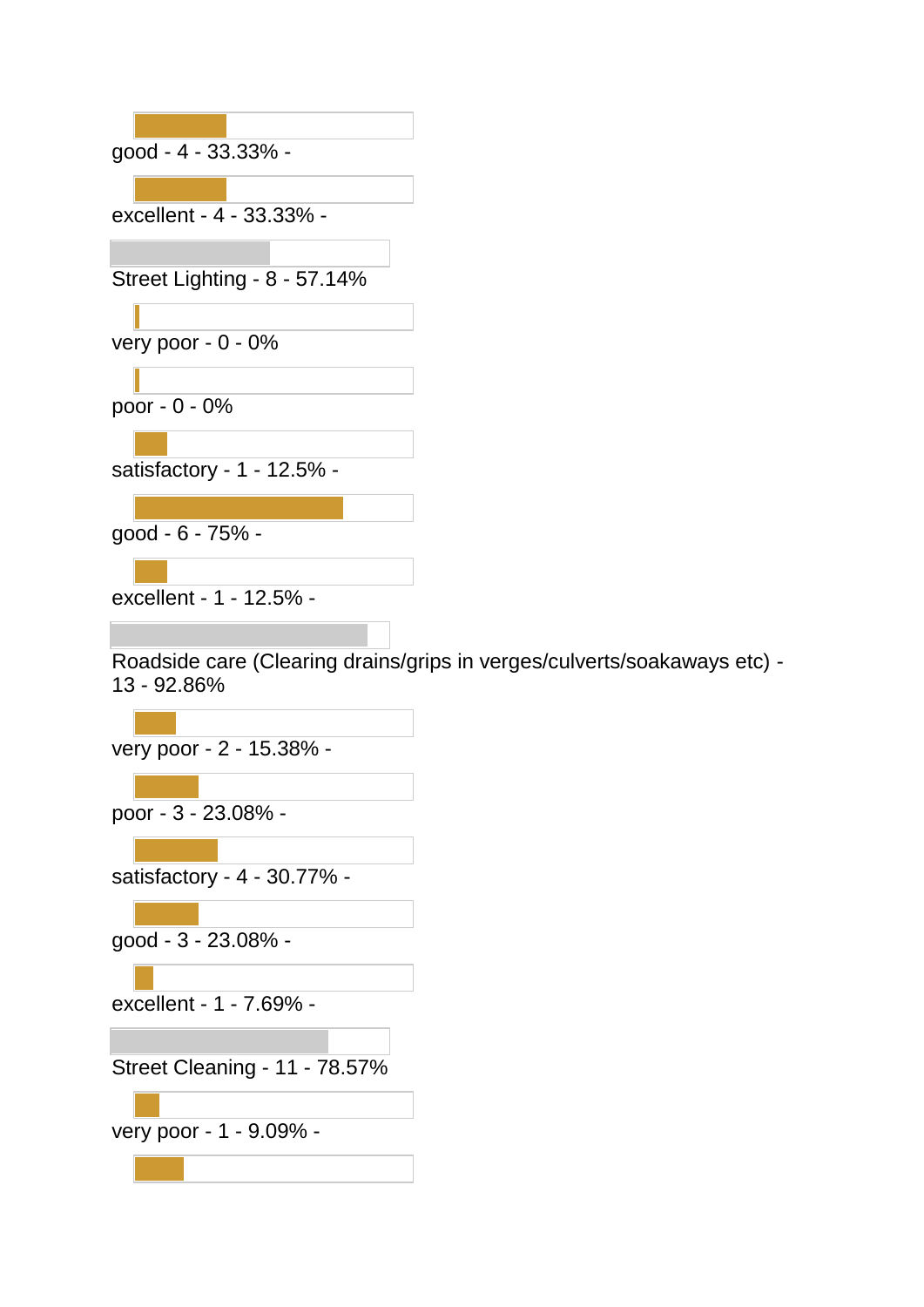| poor - 2 - 18.18% -                                                  |
|----------------------------------------------------------------------|
| satisfactory - 3 - 27.27% -                                          |
| good - 4 - 36.36% -                                                  |
|                                                                      |
| excellent - 1 - 9.09% -                                              |
| Winter weather service - 12 - 85.71%                                 |
| very poor - 0 - 0%                                                   |
| poor - 3 - 25% -                                                     |
| - satisfactory - 5 - 41.67%                                          |
| good - 2 - 16.67% -                                                  |
| excellent - 2 - 16.67% -                                             |
| Q15)How do you rate the following services?<br>Answered by 14 People |
|                                                                      |
| Mobile 'Phone - 14 - 100%                                            |
| very poor - 4 - 28.57% -                                             |
| poor - 5 - 35.71% -                                                  |
| satisfactory - 1 - 7.14% -                                           |
|                                                                      |
| good - 2 - 14.29% -                                                  |

excellent - 2 - 14.29% -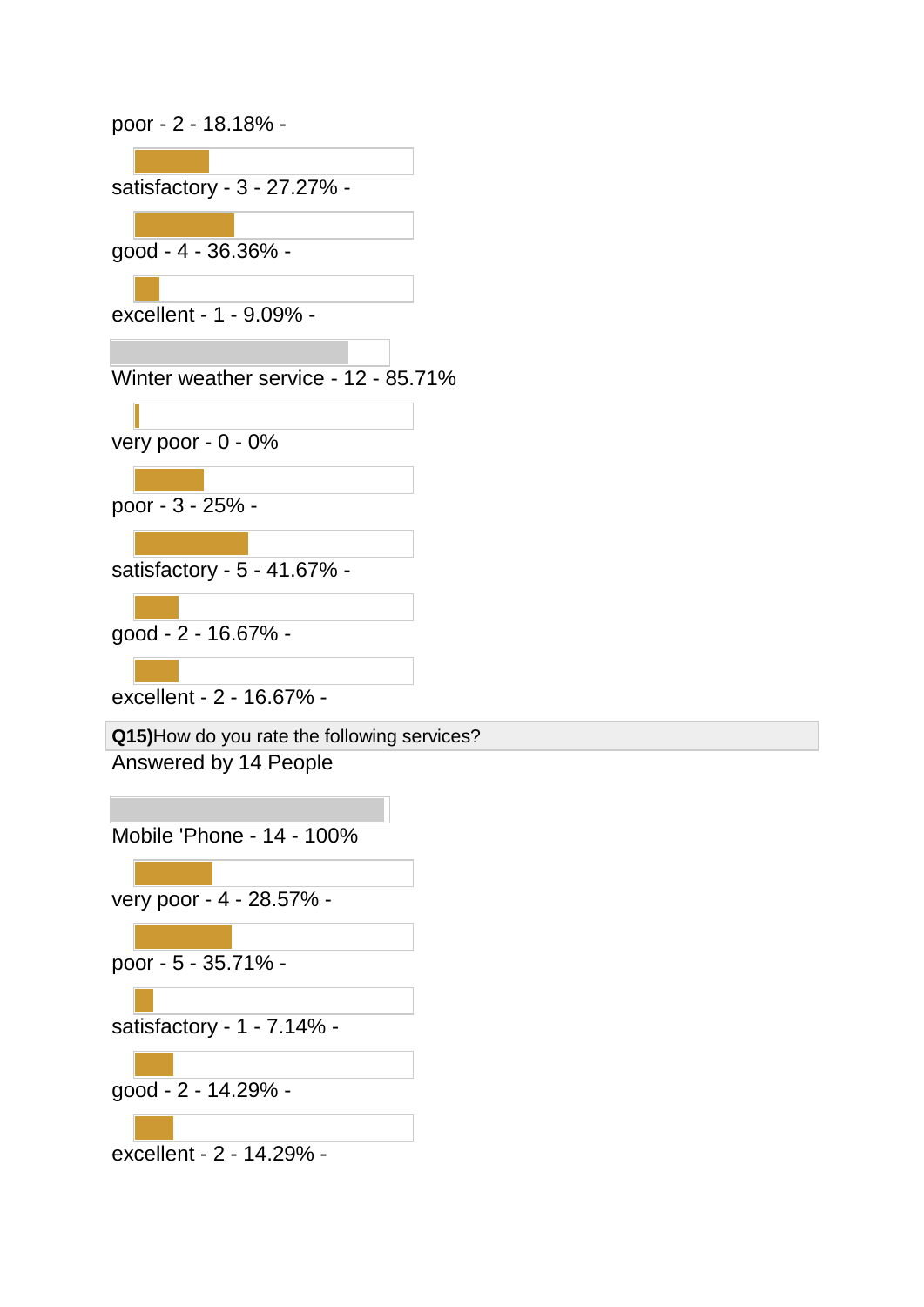| Broadband - 14 - 100%        |
|------------------------------|
|                              |
| very poor - 6 - 42.86% -     |
| poor - 4 - 28.57% -          |
| satisfactory - 2 - 14.29% -  |
| good - 2 - 14.29% -          |
| excellent - $0 - 0\%$        |
| Postal - 14 - 100%           |
| very poor - 0 - 0%           |
| poor - 0 - 0%                |
| satisfactory - 1 - 7.14% -   |
| good - 7 - 50% -             |
| excellent - 6 - 42.86% -     |
| Courier Services - 14 - 100% |
| very poor - 0 - 0%           |
| poor - 1 - 7.14% -           |
| satisfactory - 2 - 14.29% -  |
| good - 9 - 64.29% -          |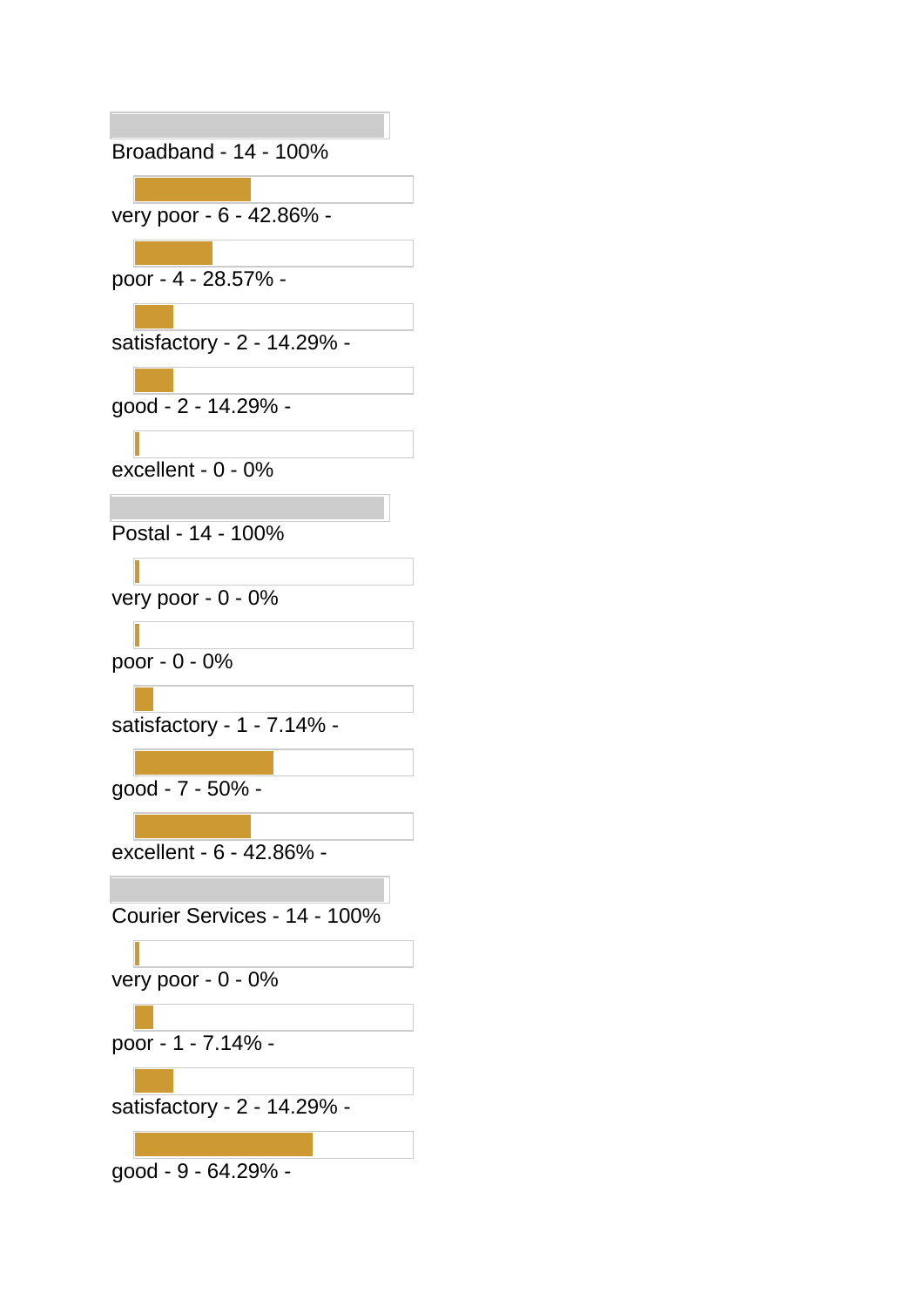excellent - 2 - 14.29% -

**Q16)**What can local businesses do to help the community?

Answered by 11 People

Sponsor Local Events - 10 - 90.91%- **Comments** WHEN AND WHERE POSSIBLE Cost deprnding By attending the Carnival/Festifull etc with stands and/or vouchers

Sponsor Sport Teams - 4 - 36.36%- **Comments** WHEN AND WHERE POSSIBLE Cost depending By attending the Carnival/Festifull etc with stands and/or vouchers

Offer work experience for local young people - 7 - 63.64%- **Comments** ONLY TO STUDENTS STUDYING LEISURE AT COLLEGE/UNI LEVEL

Receive home delivery for elderly/disabled members of community - 2 - 18.18%- **Comments** If time allows

**Q17)**What would you like to see government, at all levels, do to assist your business Answered by 8 People

remove business rates for small shops and pubs

RELEASE MONEY TO INCREASE FOOTPRINT OF OUR SITE TO INCLUDE A GROUP EXERCISE STUDIO

Yes, as long as it's not to intrusive and does not involve a mountain of paperwork

Reduce the red tape (and associated costs) around planning applications particularly where development is effectively a replacement (/obvious improvement) of existing

Build more houses

Realise that rural communities have small business' that struggle to function due to poor communication services.

1) Accept Complementary Therapies into the NHS, 2) GPs refer